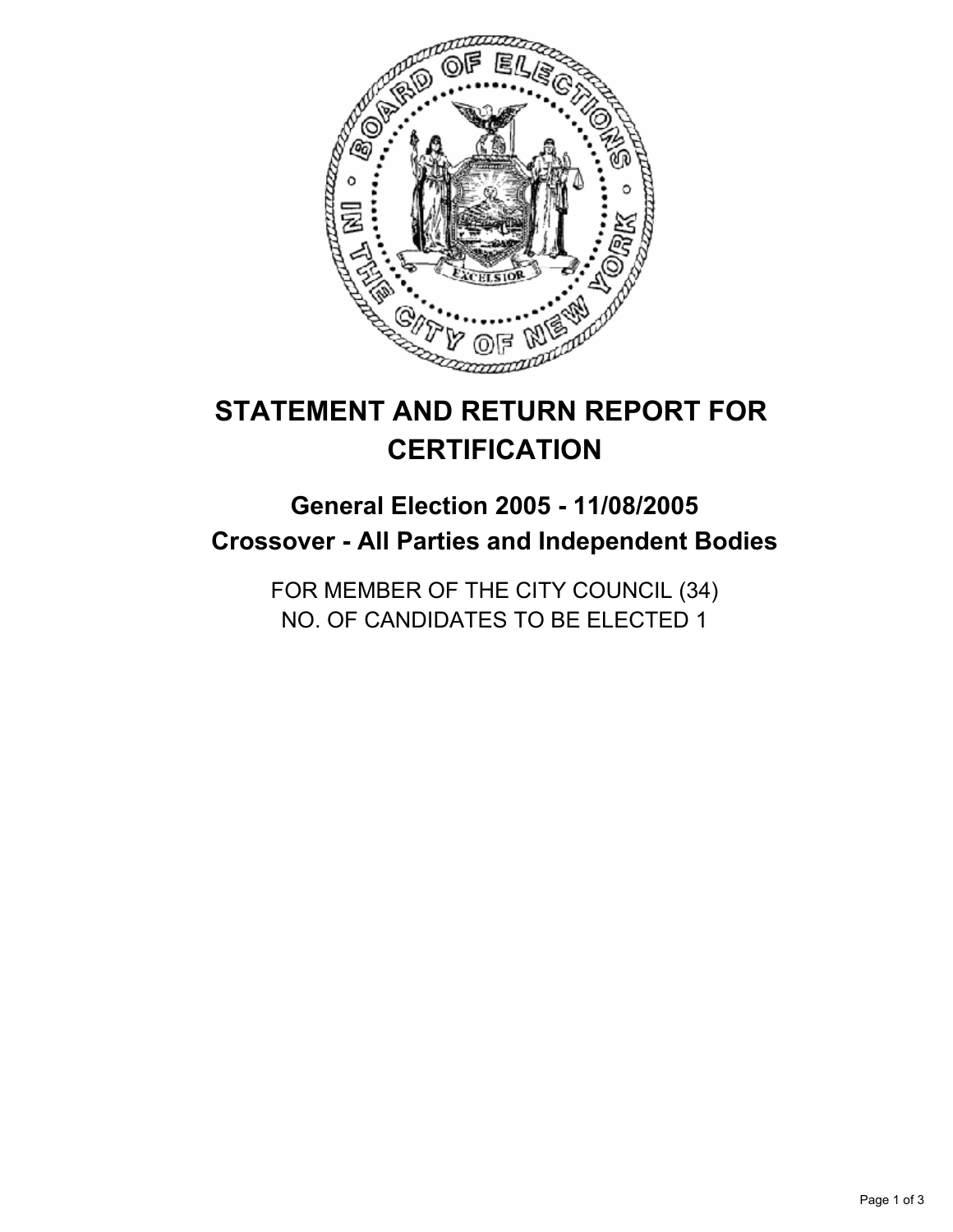

#### **Kings County**

| PUBLIC COUNTER                 | 17,911 |
|--------------------------------|--------|
| <b>EMERGENCY</b>               | 33     |
| ABSENTEE/MILITARY              | 147    |
| <b>AFFIDAVIT</b>               | 263    |
| <b>TOTAL BALLOTS</b>           | 18,354 |
| RICHARD TRAINER (REPUBLICAN)   | 876    |
| DIANA REYNA (DEMOCRATIC)       | 10,158 |
| BRYAN FARMER (INDEPENDENCE)    | 167    |
| RICHARD TRAINER (CONSERVATIVE) | 113    |
| DIANA REYNA (WORKING FAMILIES) | 910    |
| DAVID YASSKY (WRITE-IN)        |        |
| JOY CHATEL (WRITE-IN)          | 2      |
| MARK BORINO (WRITE-IN)         |        |
| <b>TOTAL VOTES</b>             | 12,228 |
| <b>UNRECORDED</b>              | 6,126  |

#### **Queens County**

| PUBLIC COUNTER                 | 2,771 |
|--------------------------------|-------|
| <b>EMERGENCY</b>               |       |
| ABSENTEE/MILITARY              | 27    |
| <b>AFFIDAVIT</b>               | 57    |
| <b>TOTAL BALLOTS</b>           | 2,855 |
| RICHARD TRAINER (REPUBLICAN)   | 362   |
| DIANA REYNA (DEMOCRATIC)       | 1,616 |
| BRYAN FARMER (INDEPENDENCE)    | 30    |
| RICHARD TRAINER (CONSERVATIVE) | 37    |
| DIANA REYNA (WORKING FAMILIES) | 111   |
| <b>TOTAL VOTES</b>             | 2,156 |
| <b>UNRECORDED</b>              | 699   |